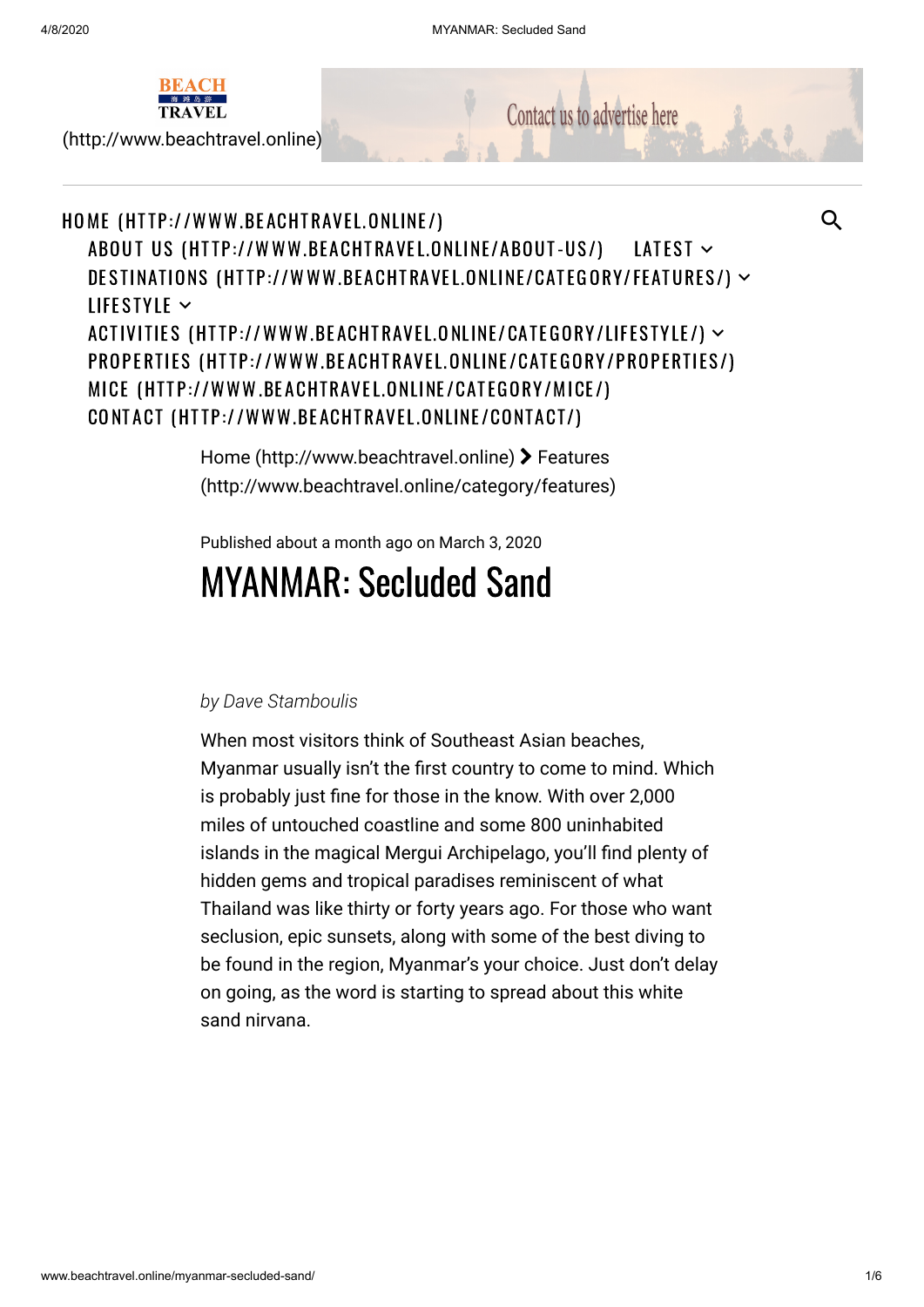$\lambda$ 



115 Island, Mergui Archipelago by David van Driessche

Ngapali (pronounced Napally) beach is Myanmar's most popular swath of sand, and features seven kilometers of gorgeous palm-fringed blindingly white sand. Once only accessible by a tortuous mountain road through Rakhine Province, you can now arrive in 45 minutes via a flight from Yangon to the nearby Thandwe Airport. The long curving beach here faces west and is noted for its dramatic sunsets. Ngapali is wonderfully relaxing, and if you get bored you can always make a day trip out to the unique black sand island of Zalat Htone, just a short boat ride away. Even better yet, head out to Ngapali's most secluded piece of paradise, Lalay Lodge [\(https://lalaylodge.com/ \(https://lalaylodge.com/\)\)](https://lalaylodge.com/), a sustainable beachfront resort hidden in laid back Maung Shwe Lay fishing village (45 minutes by boat from Ngapali) where you can hike, bike, standup paddle, and snorkel to your heart's content, all the while enjoying an authentic local village experience.



Lalay Lodge, Ngapali photo courtesy of Lalay Lodge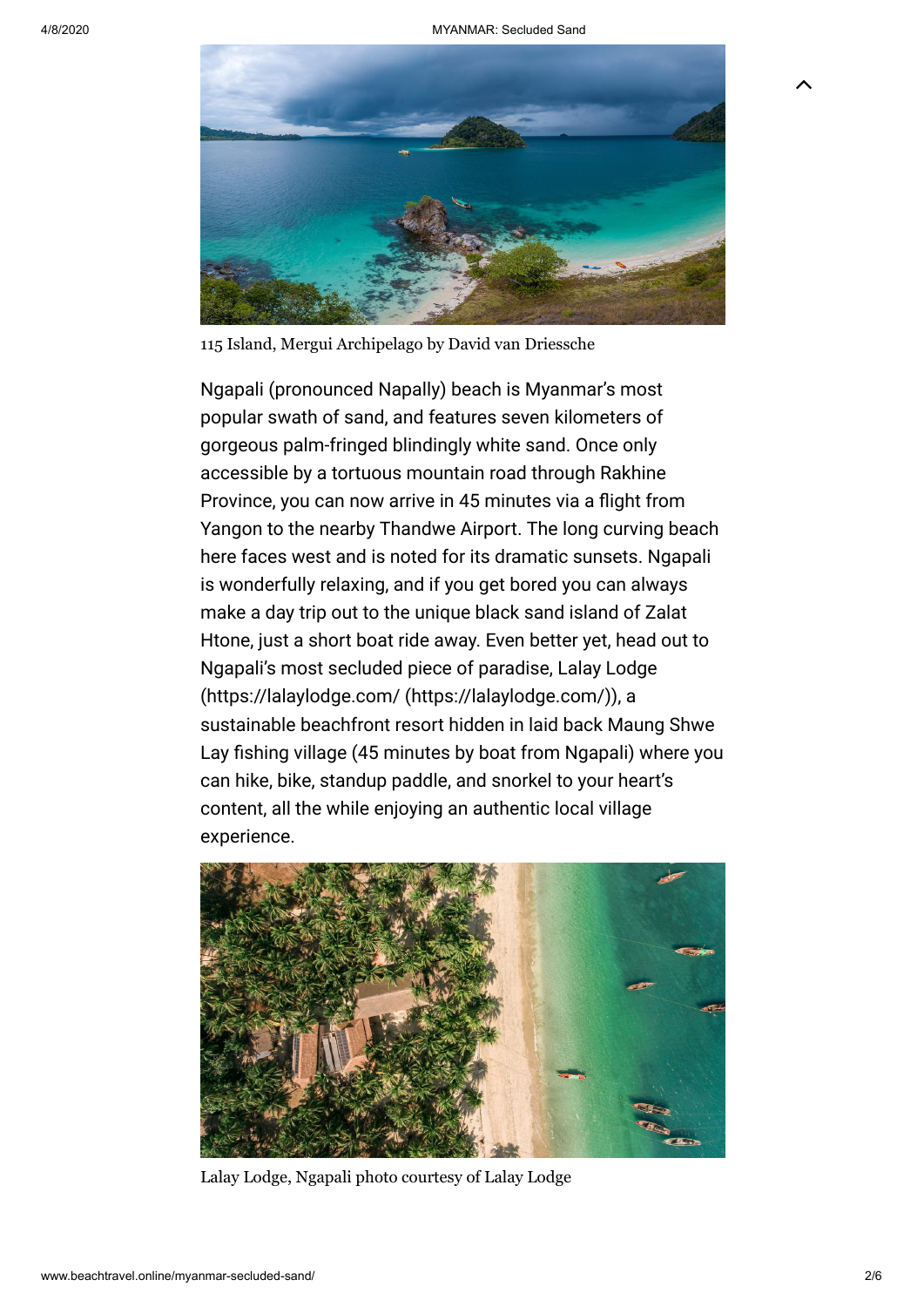#### 4/8/2020 MYANMAR: Secluded Sand

 $\lambda$ 

If you're looking for a weekend beach escape from Yangon, there are a couple of options. Choose between sleepy Chaung Tha, a beach mainly frequented by locals and noted for its abundance of excellent fresh seafood. Chaung Tha is only reachable by road, some 5-6 hours from Yangon, and is home [to the comfy Azura Beach Resort \(https://azura-beach-resort](https://azura-beach-resort-chaungtha.booked.net/)chaungtha.booked.net/ (https://azura-beach-resortchaungtha.booked.net/)). Otherwise, head to Ngwe Saung (Silver Beach), accessed by a 6 hour drive (or even a 16 hour boat journey!). There are 15 kilometers of silvery sand to spread out on here, and the beach faces the Bay of Bengal, once again making for sunset-viewing extraordinaire.



Azura Beach Resort, Chaung Thar by Jaffee Yee

However, if you truly want an escape, and to see what Asian beaches must have been like before mass tourism, head to the Mergui Archipelago. Comprised of some 800 islands off of Myanmar's southern coast, the Mergui features endless turquoise bays, total solitude, amazing opportunities for diving, snorkeling, and kayaking, and even a chance to interact with the unique Moken sea nomads, famed for their deep sea diving without oxygen prowess, and who have lived out of their traditional canoes as the only residents of the Mergui for ages.

Access to the Mergui is via Kawthaung township, serviced by flights from Yangon and departure points for boats, and with tight restrictions imposed by the government to preserve the area, you'll need to make arrangements with a tour operator to [visit. Island Safari Mergui \(https://islandsafarimergui.com/](https://islandsafarimergui.com/) (https://islandsafarimergui.com/)) offers tours on its liveaboard traditional Burmese junk, the MV Sea Gypsy, as well as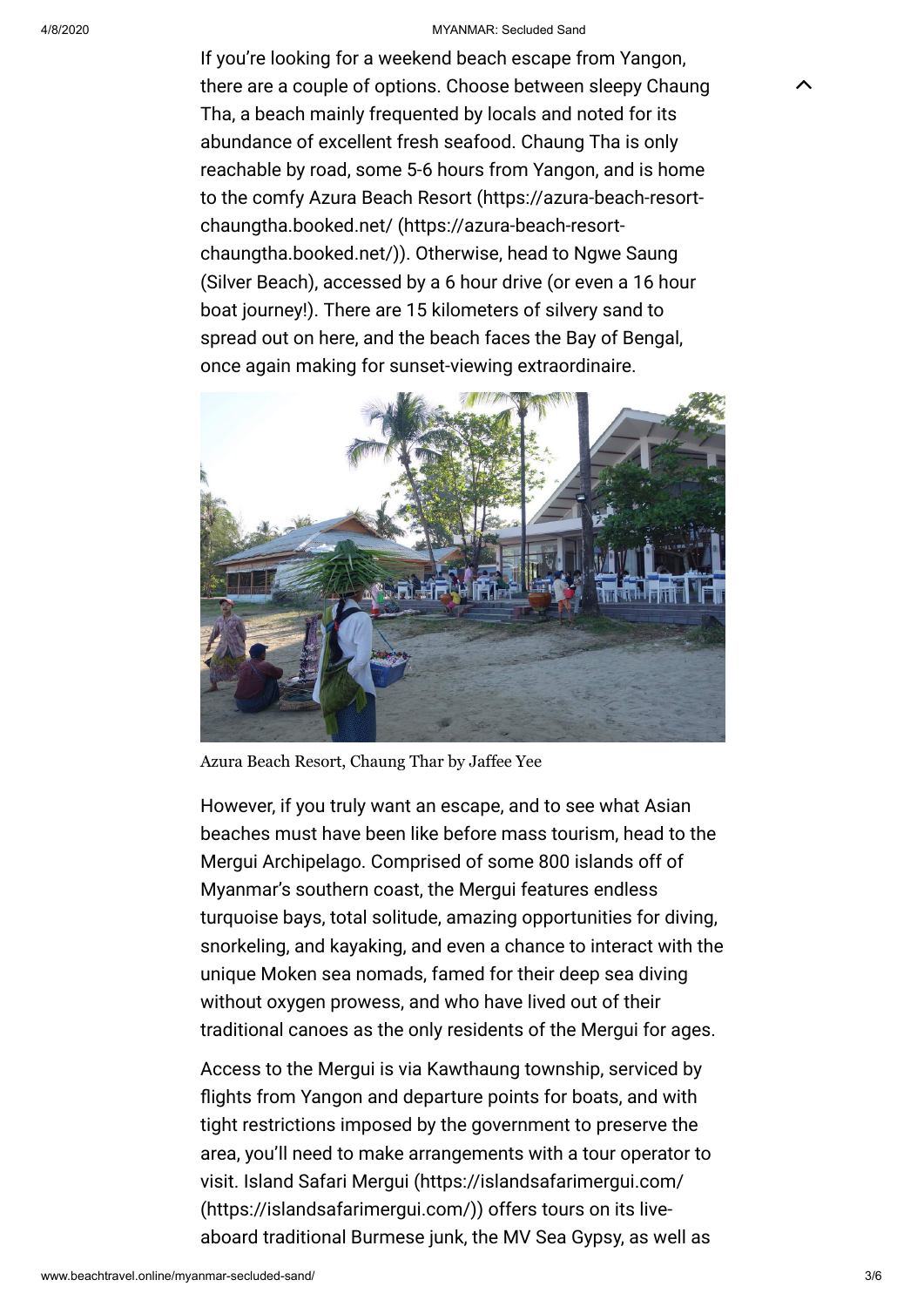#### 4/8/2020 MYANMAR: Secluded Sand

 $\lambda$ 

arranging stays on Boulder Island, aptly named for its large photogenic boulders that guard the entrance to one of the Andaman's nicest bays, and home to the charming Boulder Bay Eco Resort (https://boulderasia.com/ [\(https://boulderasia.com/\)\), where sim](https://boulderasia.com/)ple wood and bamboo bungalows aesthetically blend in with the jungle, just steps from hiking trails created by the resort, which lead to hidden jungle overlooks and dazzling serene beaches and azure bays.



Boulder Bay Eco Resort Sunset, Mergui Archipelago by Dave Stamboulis

In the Mergui you can cruise spots like Shark Island (named for it's fin-like pinnacle and not for predators in the water), where you'll be able to set foot on land via a dingy or kayak and feel like Robinson Crusoe, with your footprints being the only sign of visitation in remarkably pristine bays and empty beaches. On massive Swinton Island, home to dense jungle and root-choked mangrove forests, you can go wildlife spotting, and then there's the large bay on Jar Lann Island, where hundreds of Moken paddle their dugout canoes and inhabit a small fishing village open to visitors.

While the ancient temples of Bagan may headline your Myanmar tour, its marvelous marine and coastal life remain the country's best kept secret. Make sure to set aside some days, or perhaps weeks here, as once you arrive, you might not want to leave.



Share Tweet Pin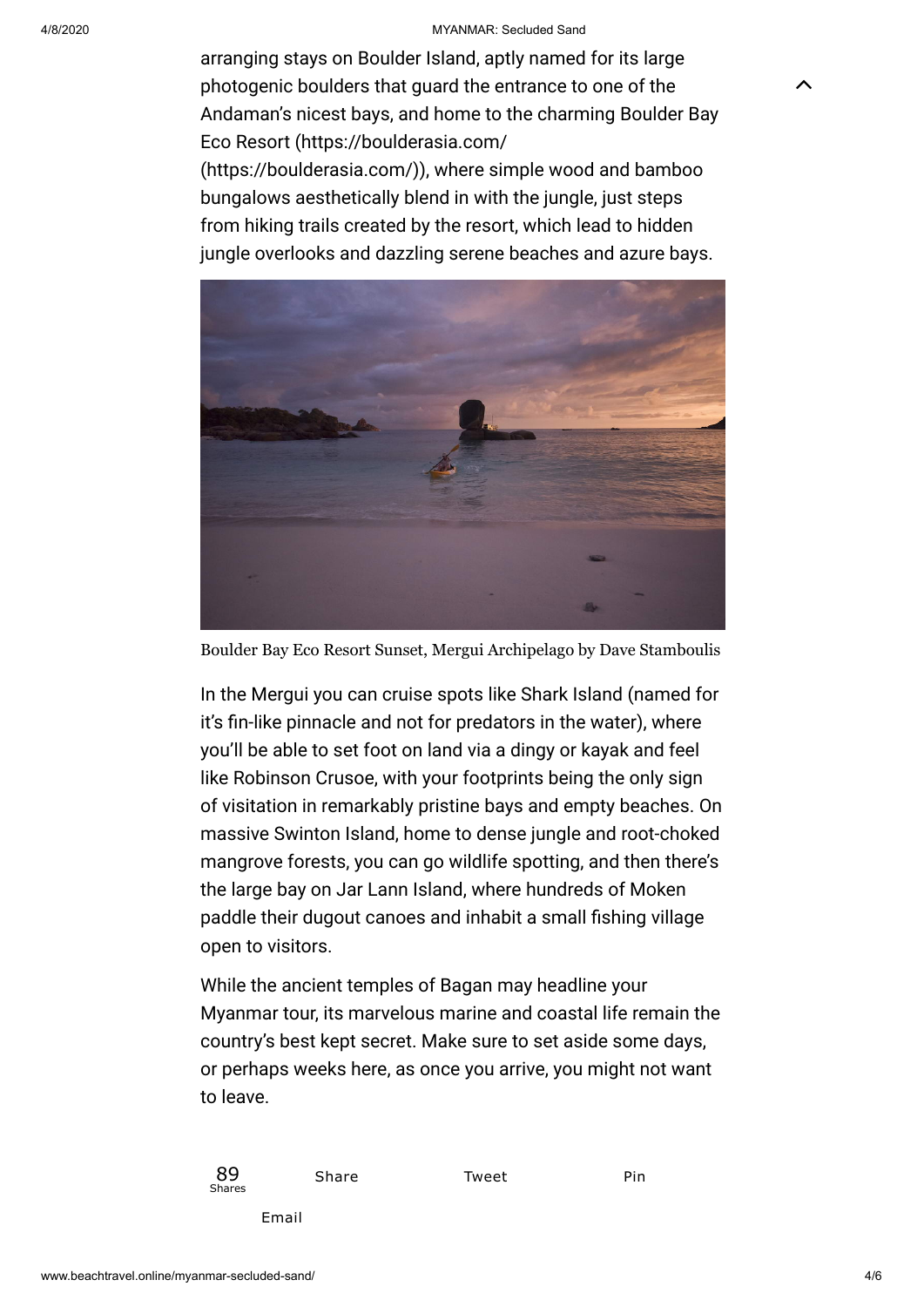## **SEARCH**

# Q

# FEATURES NEWS

- MYANMAR: Secluded Sand [\(http://www.beachtravel.online/myanmar-secluded-sand/\)](http://www.beachtravel.online/myanmar-secluded-sand/)
- PHILIPPINES: Beach Connoisseur's Delight [\(http://www.beachtravel.online/philippines-beach](http://www.beachtravel.online/philippines-beach-connoisseurs-delight/)connoisseurs-delight/)
- > Sentosa Resort Island Reinvented [\(http://www.beachtravel.online/sentosa-resort-island](http://www.beachtravel.online/sentosa-resort-island-reinvented/)reinvented/)
- [LUXURIOUS PARADISE ISLAND ESCAPE: The Royal Sands](http://www.beachtravel.online/luxurious-paradise-island-escape-the-royal-sands-koh-rong-cambodia-2/) Koh Rong, Cambodia (http://www.beachtravel.online/luxurious-paradise-islandescape-the-royal-sands-koh-rong-cambodia-2/)
- > [HERITAGE HOTEL BY THE BEACH: Centara Grand Beach](http://www.beachtravel.online/heritage-hotel-by-the-beach/) Resort & Villas Hua Hin (http://www.beachtravel.online/heritage-hotel-by-thebeach/)
- More news... [\(http://www.beachtravel.online/category/Features/\)](http://www.beachtravel.online/category/Features/)

# **SUBSCRIBE**

To receive new content, industry news, and more...delivered to your inbox!

> Email\* 이 사이 시간 사이에 대한 사이에 대한 사이에 대한 사이에 대한 사이를 받았다.